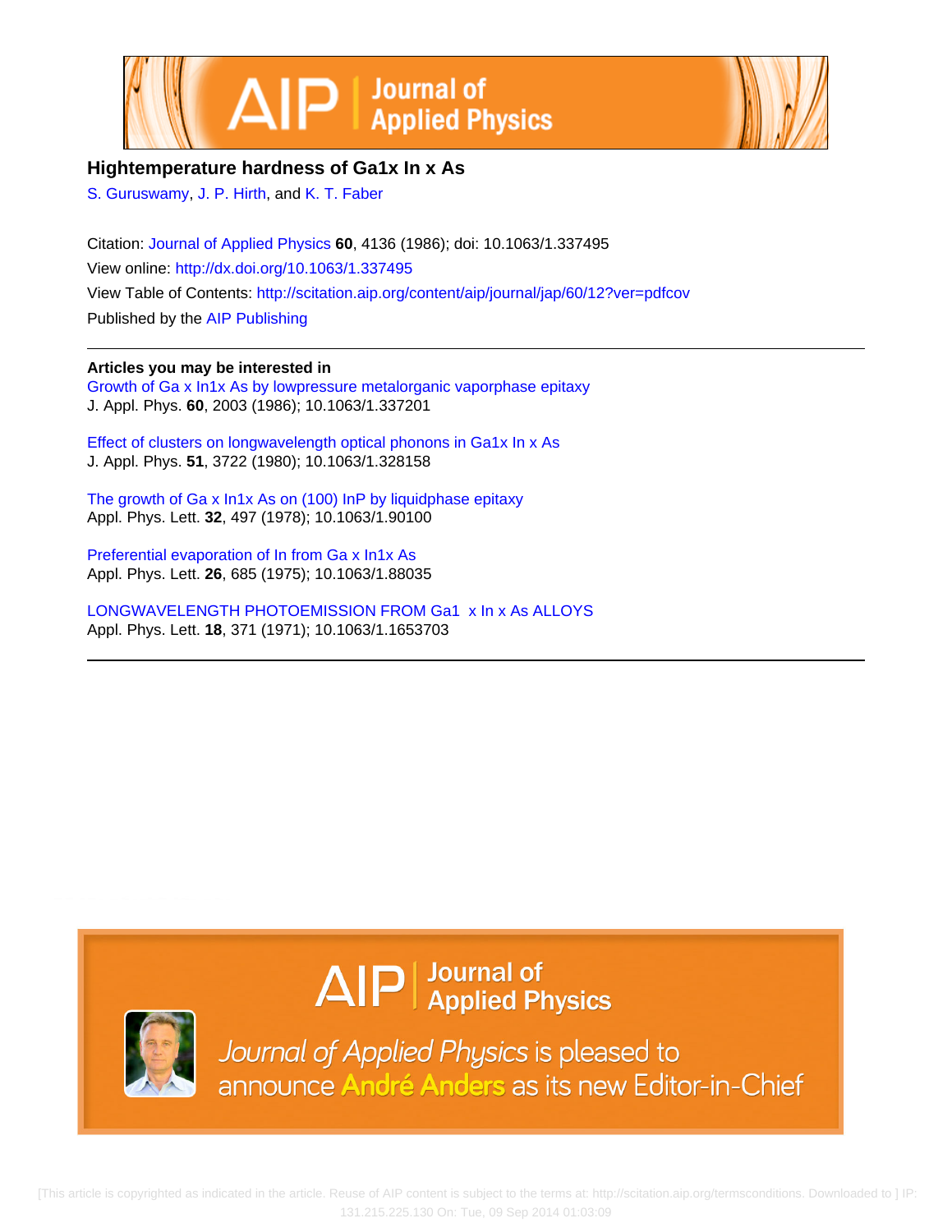## High-temperature hardness of  $Ga_{1-x}$ In, As

s. Guruswamy

*Department o/Ceramic Engineering. The Ohio State University. Columbus. Ohio 43210*  J. P. Hirth

*Department 0/ Metallurgical Engineering. The Ohio State University. Columbus. Ohio 43210* 

K. T. Faber

*Department o/Ceramic Engineering. The Ohio State University. Columbus. Ohio 43210* 

(Received 27 May 1986; accepted for publication 15 August 1986)

Substantial solid-solution strengthening of GaAs by In acting as  $InAs<sub>4</sub>$  units has recently been predicted for an intermediate-temperature plateau region. This strengthening could account, in part, for the reduction of dislocation density in GaAs single crystals grown from the melt. Hardness measurements at high temperatures up to 900 °C have been carried out on (100) GaAs,  $Ga_{0.9975}$  In<sub>0.0025</sub> As, and  $Ga_{0.99}$  In<sub>0.01</sub> As wafers, all of which contain small amounts of boron. Results show a significant strengthening effect in In-doped GaAs. A nominally temperature-independent flow-stress region is observed for all three alloys. The In-doped GaAs shows a higher plateau stress level with increasing In content. The results are consistent with the solid-solution strengthening model. The magnitude of the solid-solution hardening is sufficient to explain the reduction in dislocation density with In addition.

#### **INTRODUCTION**

Doping of GaAs with In in single crystals grown by the Czochralski process has been known to reduce the dislocation density from  $10^3 - 10^4$  cm/cm<sup>3</sup> to  $\lt 10^2$  cm/cm<sup>3</sup>.<sup>1</sup> There is a consensus that the generation of dislocations in GaAs and other III-V compounds occurs when the thermal stress imposed on the crystal during growth exceeds the critical resolved shear stress (CRSS) of the crystal. While the minimization of thermal gradients and hence the stresses during growth are achieved by the control of process parameters such as the  $B_2O_3$  encapsulant height, cone angle, diameter control, and ambient pressure, enhancing the inherent strength (CRSS) of the crystal is achieved by addition of isovalent dopants as well as other group-IV and -VI elements. Of these, the isovalent In and the group-IV element Si have been found to be the most effective.<sup>2</sup> However, In doping is desirable because of the minimal influence on the electrical behavior of the GaAs. The mechanism of dislocation density reduction at such low concentration levels of the dopant is yet to be resolved unequivocally. The drastic reduction in dislocation density suggests a very large increase in the strength with In doping. Thermal stress calculations suggest that the maximum stress experienced by the crystal is several times that of the extrapolated CRSS of an undoped GaAs crystal.<sup>3</sup> It has been suggested<sup>4</sup> that hardening akin to solid-solution hardening occurs in GaInAs with an InAs<sub>4</sub> tetrahedral cluster being the solute unit that causes strengthening, Extended x-ray-absorption fine-structure (EXAFS) studies by Mikelson and Boyce<sup>5</sup> show that in the Ga-In-As system, the overall lattice parameter varies linearly with In concentration in accordance with Vegard's law, while the Ga-As and In-As bond lengths are essentially the same as in the corresponding pure crystals. The interpretation of these results<sup>4</sup> is that each In atom together with its four nearest As neighbors acts as a center of strain analogous to a solute atom in a metal. Such a unit would cause a local tetrahedral strain field corresponding to a volume dilatation,  $\delta V / V$ , of

about 21%. This large strain field should result in substantial solid-solution strengthening in an intermediate-temperature plateau region. When the dislocations are pinned strongly by these strain centers, the increase in strength for an alloy containing  $5 \times 10^{19}$  atoms/cm<sup>3</sup> of In is estimated to be about 120%.

Generally compounds such as GaAs have strong temperature dependences for flow at low temperatures, corresponding to a rate-controlling mechanism related to the intrinsic lattice resistance or Peierls' barrier. An athermal, plateau region appears at intermediate temperatures corresponding to extrinsic effects such as solid solution hardening, while at high temperatures other creep-type mechanisms would be applicable. The low-temperature process consists of dislocation motion controlled by nucleation and lateral propagation of double kinks. With an increase in temperature, the nucleation and motion of double kinks occur much more easily and the flow stress drops sharply (Fig. 1). Misfit strain centers promote double-kink nucleation while impeding the subsequent lateral. propagation of the two kink segments.<sup>6</sup> The solute addition at low concentration levels could result in either hardening or softening depending on



FIG. 1. Schematic normalized flow·stress vs temperature curve for GaAs at a constant strain rate.

131.215.225.130 On: Tue, 09 Sep 2014 01:03:09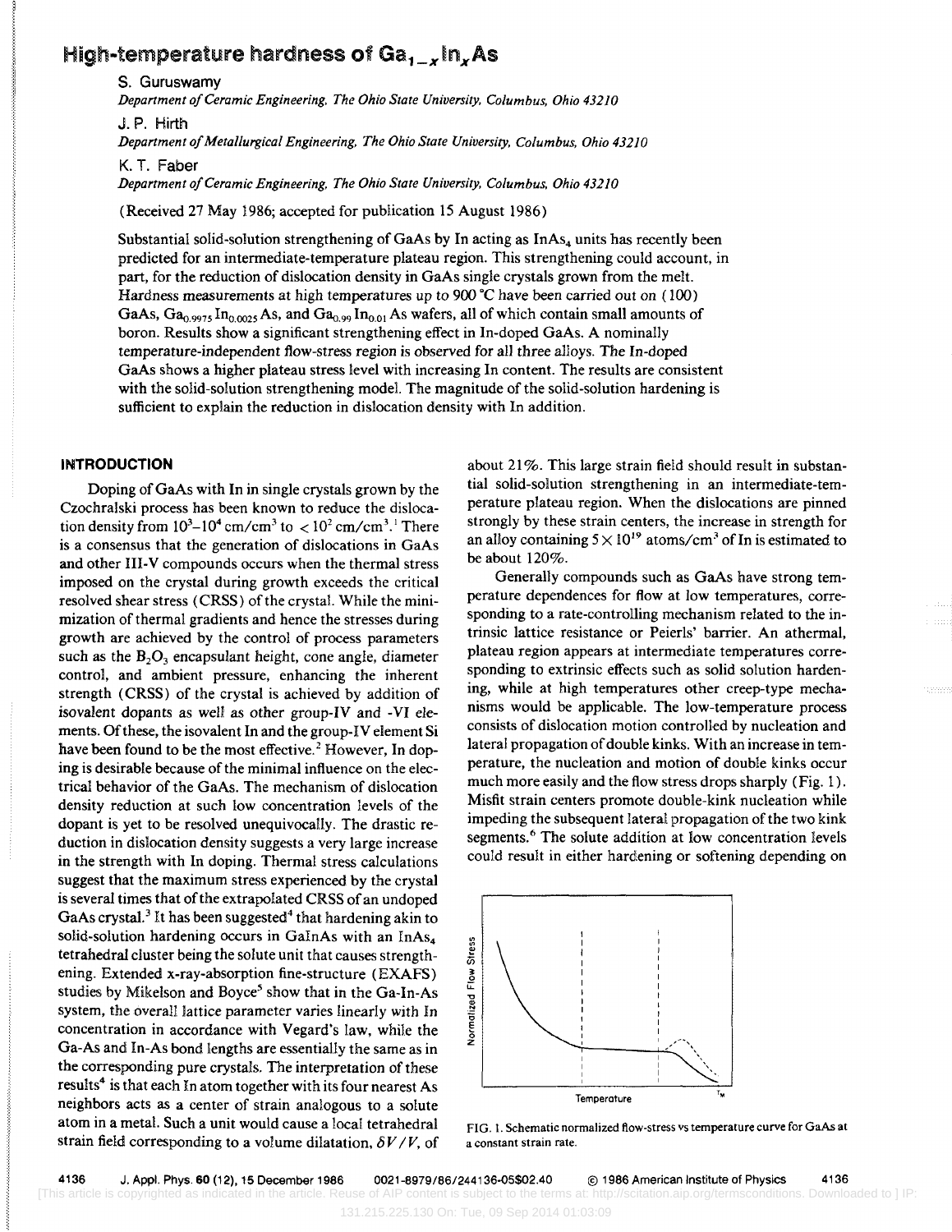the magnitude of these opposing effects. However, the softening effect should be most prominant at the lowest temperatures where the double-kink model is dominant and should be less pronounced as the extrinsic athermal region is approached. Hence, a transition from softening to hardening with increasing temperature below the plateau region would be expected, analogous to observations for bcc metals where the Peierls' mechanism is operative at low temperatures. 7

In the athermal region beginning at about 700·C for GaAs, double-kink nucleation no longer controls dislocation motion. In this region, the resistance to dislocation glide derives mainly from the interaction with solutes and other defects such as intersecting dislocations, and the dislocation motion occurs by breaking away from these pins. As in the case of solution-strengthened metals,<sup>8</sup> a nominally temperature-independent flow-stress region would be observed. In actuality, the flow stress is not truly independent in the plateau region but the slope of the flow-stress-temperature plot is significantly less in this region than at lower temperatures.<sup>8</sup> In this plateau region, the thermal component of flow stress is significantly less than the athermal component. The temperature-independent flow-stress level (plateau stress) would increase with increasing solute content. This region is expected to extend to a significant fraction of the melting temperature. Beyond this temperature, the flow stress would be determined by diffusion-controlled deformation processes.

This work concerns the experimental measurement of the flow stress and hardness as a function of temperature and In content. High-temperature hardness testing is used to estimate the influence of indium on CRSS and yield strength and to confirm the existence of the plateau stress. The yield stress level is approximately  $\frac{1}{4}$  of the hardness value<sup>9</sup> so the latter indicates expected trends for yield stress.

#### **EXPERIMENTAL WORK**

The hardness tester used in this study was designed and fabricated specifically for the testing of GaAs. Loading is applied by dead weights with a counterbalance arrangement to vary the load from 0.1 to 3 N. The indenter is raised and lowered at a constant rate of 3 mm/min by a screw mechanism. The furnace used is a low-heat-capacity Pt-20 at. % Rh resistance wire-wound unit capable of rapid heating and cooling rates and a maximum temperature of 1500 °C. Ultrahigh-purity argon, flowing into the enclosure, is used to cool the upper part of the indenter shaft. Hardness measurements were made from room temperature to 900 °C with a Vickers diamond pyramid indenter.

Testing was performed on (100) surfaces of wafers grown by the Liquid Encapsulated Czochralski (LEC) method at Westinghouse Research and Development Center. Three compositions, undoped GaAs,  $Ga_{0.9975}$  In $_{0.0025}$  As, and  $Ga_{0.99}$  In<sub>0.01</sub> As, all semi-insulating, were studied. The concentration of In atoms in the above three alloys were 0,  $5.5 \times 10^{19}$ , and  $2.2 \times 10^{20}$  atoms/cm<sup>3</sup>. The indium content was confirmed by atomic absorption spectroscopy. All three alloys also contained boron at levels of  $2 \times 10^{18}$  atoms/cm<sup>3</sup>. Boron contents were determined by spark-source mass spectroscopy analysis at Battelle Columbus Laboratories. All



FIG. 2. Normalized hardness vs temperature plot for GaAs,  $Ga_{0.9975}$  In<sub>0.0025</sub> As, and  $Ga_{0.99}$  In<sub>0.01</sub> As.

hardness data are normalized by the shear modulus to give the residual temperature dependence related to the mechanisms. Data for the Voight average shear modulus were calculated from the anisotropic elastic constants given as a function of temperature by Jordan.<sup>10</sup>

#### RESULTS AND DISCUSSION

Figure 2 shows the hardness test results for GaAs,  $Ga_{0.9975}$  In<sub>0.0025</sub> As, and  $Ga_{0.99}$  In<sub>0.01</sub> As (100) wafers. All data points represent the average of ten hardness readings. The standard deviation for the sets of data is also shown for the high-temperature region [Fig. 2(b)]. Table I also summarizes the hardness values for these three alloys. As indicated in the figure, the hardening effect is significant relative to the scatter. A significant difference in hardness between undoped and In-doped GaAs is seen only above 300 °C. No cracks were observed at indentation corners above 400 °C. This transition from cracking to deformation by slip during indentation has also been observed in GaAs by other workers in the temperature range 300-400 °C.<sup>11,12</sup> However, these hardness studies were confined to temperatures less than  $500 °C$ .

The hardness drops sharply with temperature and flattens out at higher temperatures, indicative of the existence of the plateau stress region. The shape of the curve is very simi-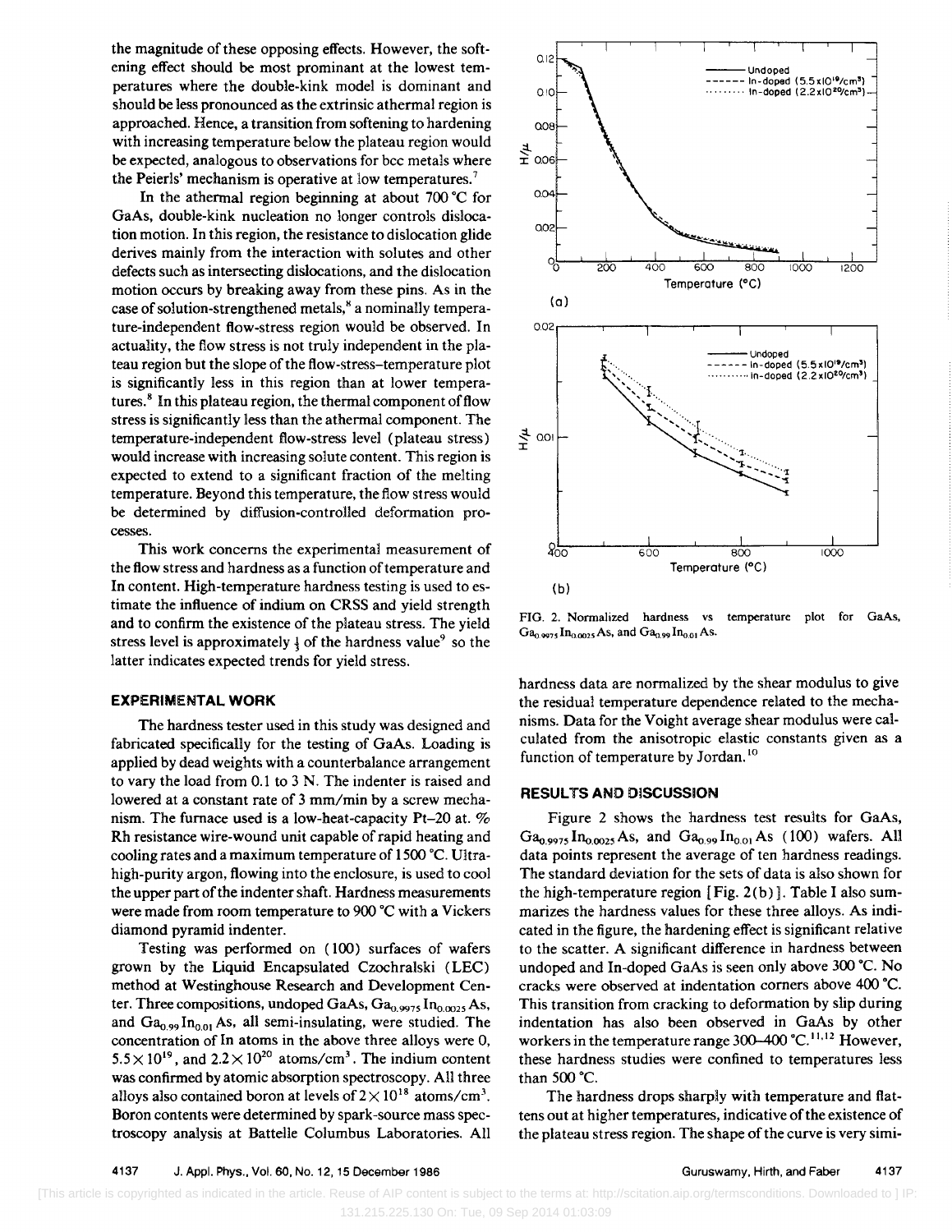TABLE L Hardness data for all three alloys as a function of temperature.

| Temperature<br>$(^{\circ}C)$ | Hardness (GPa) |                                                                   |                 |
|------------------------------|----------------|-------------------------------------------------------------------|-----------------|
|                              | GaAs           | $Ga0.9975$ In <sub>0.0025</sub> As $Ga0.99$ In <sub>0.01</sub> As |                 |
| 25                           | $5.82 + 0.2$   | 5.82<br>$+0.2$                                                    | $5.92 + 0.22$   |
| 100                          | $5.52 + 0.16$  | 5.39<br>$+0.15$                                                   | $5.26 + 0.2$    |
| 200                          | $3.50 + 0.3$   | $+0.21$<br>3.41                                                   | $3.65 + 0.1$    |
| 300                          | $2.23 + 0.15$  | $2.13 + 0.18$                                                     | $2.14 + 0.25$   |
| 400                          | $1.20 + 0.03$  | $1.33 -$<br>$+0.04$                                               | $+0.06$<br>1.19 |
| 500                          | $0.72 + 0.02$  | $+0.04$<br>0.76                                                   | $0.79 + 0.01$   |
| 600                          | $0.52 + 0.03$  | $0.58 + 0.014$                                                    | $0.64 + 0.013$  |
| 700                          | $0.38 + 0.014$ | $0.45 + 0.015$                                                    | $0.49 + 0.03$   |
| 800                          | $0.291 + 0.01$ | $0.324 + 0.01$                                                    | $0.38 + 0.01$   |
| 900                          | $0.21 + 0.01$  | $0.26 + 0.01$                                                     | $0.293 + 0.01$  |

lar to that observed for metals exhibiting plateau behavior.<sup>8</sup> By virtue of their higher hardness, the alloys containing In are inferred to have a higher plateau stress level. The increase in hardness compared to the undoped material is about 40% at 900 °C for the highly-In-doped alloy. Both the In-associated effects of the softening-hardening transition at low temperatures and the presence of the plateau region are consistent with the model discussed previously of Peierls' control superseded by solid-solution hardening. The interpretation of the solid-solution hardening effect in terms of pinning would require the dislocation configuration to be of a smoothly bowed, line-tension type. This is in accordance with the transmission electron microscope observations of Laister and Jenkins, 13 who found bowed arrays for undoped GaAs after deformation at 800 °C. The plateau behavior for undoped GaAs in Fig. 2 would then be associated with pinning caused by dislocation intersections, residual impurities, jogs, or antisite defects.

Alternatively, another solid-solution hardening effect could be applicable. If dislocation motion occurred by double-kink nucleation and growth, solute hardening would be manifested through a retardation of the growth step of later-

al kink propagation, with the kink pinning effect still being proportional to  $\delta V$ . The similar plateau behavior for GaAs with and without In would then be a logical consequence since the same detailed mechanism of dislocation motion would be appropriate for both cases. Deformation of GaAs at the low temperatures of 320 and 400 °C does give straight dislocations<sup>14,15</sup> consistent with a double-kink model and the interpretation of the first stage of deformation in Fig. 1.

We plan to undertake transmission electron microscope studies of the deformed alloys to determine whether the plateau region specimens correspond to bowed or straight dislocations to decide which of the above models is applicable. In the context of the present work, however, either model corresponds to a solid-solution hardening effect of In.

Hardness is approximately equal to three times the lower yield stress.<sup>9</sup> Moreover, the critical resolved shear stress (CRSS) equals the yield stress times the Schmid factor of about 0.5.<sup>16</sup> Thus, the CRSS is approximately equal to  $H/6$ . The CRSS obtained from hardness data is presented as a function of temperature in Fig. 3. The hardness to flow stress conversion is presented only for temperatures above 400 ·C where no cracking at indentation corners is observed and significant plastic flow occurs. For comparison, also shown are CRSS data from compression tests on undoped Bridgman crystals by Swaminathan and Copely 17 and on undoped and In-doped LEC crystals by Tabache,<sup>18</sup> both of which also represent values for the lower yield stress. The greater strength of the present crystals with no In doping may be associated with the presence of boron. Boron, an isoelectronic substitution for gallium, would produce a larger size mismatch,  $\delta V/V = 50\%$ , than In, but an attendant lower solubility. Hence, it should also be a strong hardener if uniformly distributed in solution, an effect verified experimentally,<sup>1</sup> but could lead to internal stresses and dislocation generation if present in an inhomogeneous distribution or as precipitates.

Extrapolation of data from the present work for the undoped and highly doped cases to the melting point  $T_m$  gives



FIG. 3. Critical resolved shear stress estimat· ed from hardness data compared with the compression test data of Swaminathan and CopeJy (see Ref. 17) on undoped GaAs and of Tabache (see Ref. 18) on undoped and Indoped LEC GaAs.

 [This article is copyrighted as indicated in the article. Reuse of AIP content is subject to the terms at: http://scitation.aip.org/termsconditions. Downloaded to ] IP: 131.215.225.130 On: Tue, 09 Sep 2014 01:03:09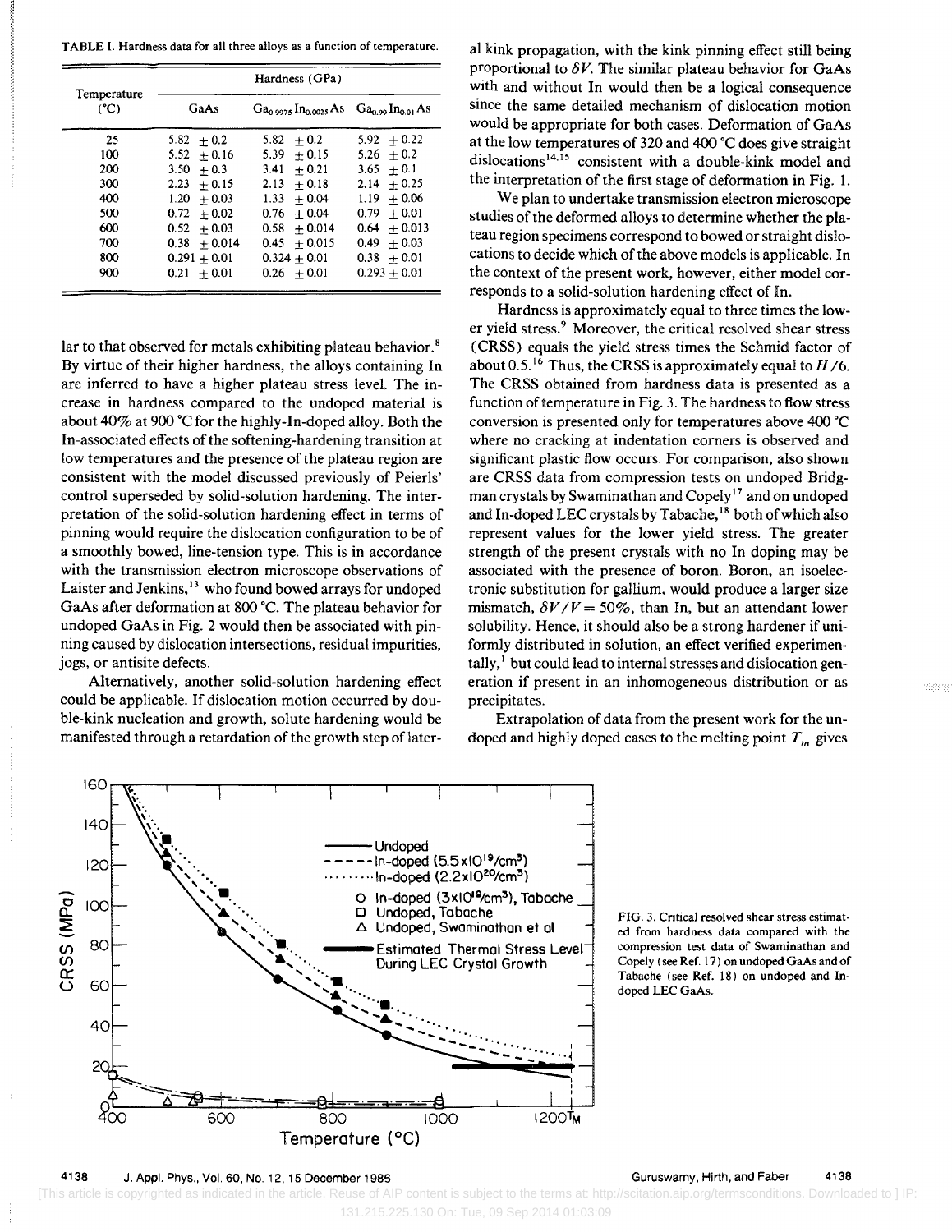

Figure 4. A section of deformation mechanism map of Si which belongs to the same isomechanical group as GaAs (see Ref. 21).

CRSS values of 15 and 23 MPa, respectively. The dislocation content and the resolved shear stress caused by thermal stresses experienced during crystal growth vary across the diameter according to the conventional W form.<sup>3,10</sup> The maximum resolved shear stresses calculated<sup>3,19,20</sup> to arise from thermal stresses at temperatures near  $T<sub>m</sub>$  during crystal growth are 20 MPa in the central region and rise to 50 MPa at the crystaJ edges. It must be pointed out here that CRSS values obtained from hardness measurements are upper bound estimates, and the extrapolation to the melting point is made with some reservation because there is most likely an intervening change in the deformation mechanism, as discussed later. However, the present results suggest that crystals highly doped with In and containing B may have sufficient solid-solution hardening to prevent yielding during crystal growth, at least in the center. Further work is needed to resolve the difference between the present results and the compression test results in Fig. 3, in particular with respect to the possible role of boron.

While the above results would suffice to explain the suppression of dislocation formation by means of In additions, the extrapolation of the plateau data to the melting point is questionable, because there is most likely an intervening change in the deformation mechanism. Since GaAs has a structure similar to Si and the deformation map for GaAs is not available at the present time, the Si deformation map<sup>21</sup> is used here as a guideline for this possible transition in mechanism. Figure 4 presents data extracted from the Si map for strain rates of  $10^{-3}$ - $10^{-7}$  s<sup>-1</sup>. The flow behavior undergoes a transition from flow following the double-kink model to. that of a power-law creep model at about  $0.5T_m$ . For GaAs, the intervention of solid-solution hardening is expected to move the transition to power-law creep to higher homologous temperatures, but, on the basis of all available deformation map data, $2<sup>1</sup>$  to still leave a region of power-law creep below the melting point. The cellular dislocation networks present in as-grown GaAs crystals with dislocation densities of the order of  $10^3$ -10<sup>4</sup> cm/cm<sup>3</sup> provide indirect evidence that climb processes are involved in the deformation occurring during crystal growth. As indicated in Fig. 4, the transition to power-law creep at a given strain rate and temperature is less than that for double-kink flow extrapolated to the

same conditions. However, even for the power-law creep region, In can have a hardening influence.

In the region of power-law creep, the dislocation velocity and hence the flow-stress level would depend on the lattice interdiffusion coefficient or diffusivity. In this regime, the dislocation velocity for a given applied stress is given  $bv<sup>21</sup>$ 

#### $v \approx D_v \sigma_u \Omega/bkT$ .

Here  $D_{\nu}$  is the bulk diffusivity,  $\sigma_{\nu}$  is the local normal stress that produces a climb force on the dislocation,  $k$  is Boltzmann's constant, and  $\Omega$  is the atomic volume. Because  $\sigma_n$  is proportional to the flow stress  $\sigma_s$  and the average dislocation velocity is proportional to the strain rate  $\dot{\epsilon}$ , the latter is given  $by<sup>21</sup>$ 

$$
\dot{\epsilon} \approx (AD_v \mu b / kT) (\sigma_s / \mu)^3,
$$

where  $\mu$  is the shear modulus, A is a dimensionless constant, and  $b$  is the length of the Burgers vector. For a binary compound,  $D_v$  is replaced by  $D_{\text{eff}} = D_{\text{Ga}} D_{\text{As}} / D_{\text{Ga}} + D_{\text{As}}^2$ .<sup>21</sup> Thus, the stress for a given strain rate would be controlled in the GaAs lattice by the slower of the diffusing species, which is arsenic. The influence of solute elements on the diffusion in the arsenic sublattice would thus be an important factor in determining the effect of solute elements on the deformation behavior. The trapping of arsenic vacancies because of elastic interactions or electronic interactions with In solute centers would be a possible factor that could reduce  $D_{\text{eff}}$  and hence provide a hardening effect in the power-law creep regime.

At high temperatures, where solute atoms are mobile, resistance to dislocation motion also comes from the drag of a solute atmosphere by the dislocation. The force-velocity relationship for this Cottrell drag has been treated in detail.<sup>22</sup> For a given dislocation velocity  $\nu$ , the drag stress increment caused by the solute atmosphere varies as the square of the strength of solute-dislocation interaction  $\delta V$  and inversely as the effective diffusivity. The solute-drag stress versus temperature curve would exhibit a maximum and if present, would be superposed on the strength versus temperature plot as shown by the dotted line in Fig. 1. Because of very low diffusivities in the GaAs lattice, the solute-drag effect is expected at quite high temperatures.

All of the preceding discussion has been in terms of quasi-steady-state flow corresponding to deformation at and subsequent to the lower yield point. An additional hardening-type influence of In could be manifested if the deformation during crystal growth occurred mainly in the transition region reflected by the microyield stress, the upper yield point, and deformation between the upper and the lower yield points. A retarding effect of In on dislocation motion. during multiplication would tend both to increase the upper yield point and to prolong the strain range between the upper and lower yield points.<sup>23,24</sup> The microyield stress, at which dislocation motion begins, would also be increased by such a retarding effect.

Thus while the plateau stress data extrapolated from 900  $\degree$ C indicate sufficient hardening to suppress flow on the basis of estimated thermal stresses, other hardening or softening effects associated with different deformation mecha